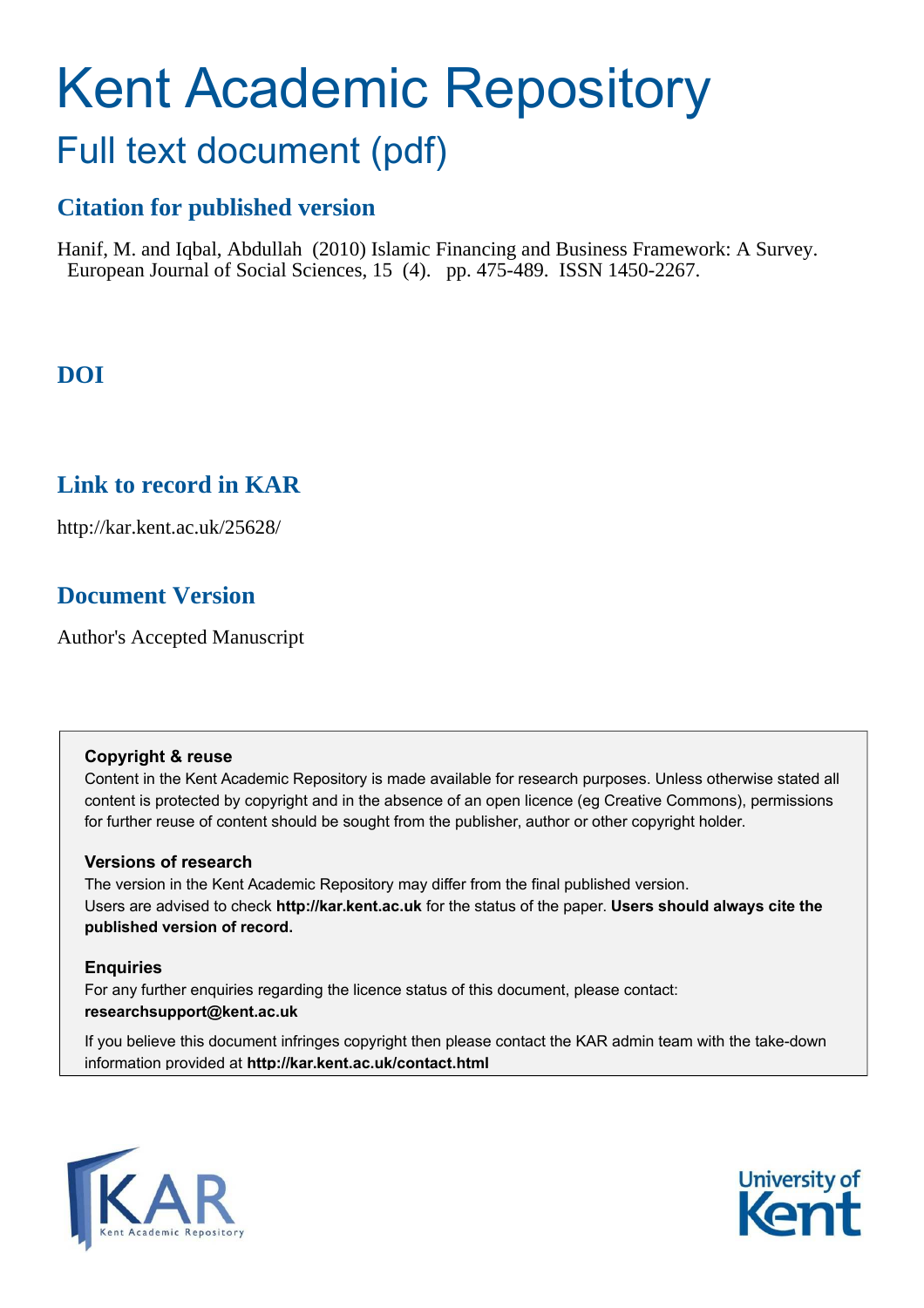## **Islamic Financing and Business Framework: A Survey**

#### **Muhammad Hanif**

*FCMA Assistant Professor, National University of Computer and Emerging Sciences Islamabad, Pakistan* 

#### **Abdullah Muhammad Iqbal**

*Lecturer in Accounting and Finance Kent Business School, University of Kent, UK Visiting Professor, National University of Sciences and Technology Islamabad, Pakistan* 

#### **Abstract**

Islamic financial instruments are categorized objectively as Sharia compliant and Sharia based. Sharia compliant instruments are used by Islamic Financial Institutions (IFIs) aggressively and the share of Sharia based financial instruments is even less than  $3\%$ <sup>A</sup> in investment portfolios of IFIs working in Pakistan. This study is conducted to evaluate the suitability of existing business environment in Pakistan for application of Sharia based financing. Opinion survey of finance professionals, Islamic bankers, entrepreneurs and academicians is conducted through questionnaire. Findings suggest a number of hurdles ( e.g. the dominance of conventional banking, earnings manipulation by firms, higher taxes, weaker auditing, lack of trust and confidence in the abilities of Musharaka partners, riskiness of Musharaka and inability of conventional financial reporting framework to ensure transparency) are there in the way of popularity of Musharaka financing. Increased awareness, new product development, capacity building of IFIs, reforms in financial reporting framework and strengthening audit institution, may help in the implementation of Musharaka financing.

**Keywords:** Musharaka, Sharia based financing, Pakistan, IFIs **JEL Classification Codes:** R 11, G 15, G 21

#### **1. Introduction**

 $\overline{a}$ 

Islamic financial system is not a mere theory rather it is a reality.. The tremendous growth in the last two decades in Islamic banking and insurance services are unmatched in the known history. However the modes of doing business (i.e. profit and loss sharing known as PLS) which clearly differentiate it from conventional financial services are not getting their due share in the operations of Islamic Financial Institutions (IFIs). Major part of investment portfolios of IFIs consists of Sharia compliant products where return is predetermined and fixed, helping IFIs to mitigate the risks while a negligible portion consists of Sharia based investments under the principles of profit and loss sharing. This study is focusing on the issue of lesser popularity and use of Sharia based products by IFIs and clients to identify and document causes (factors) creating hindrances in the application of Sharia based financial system.

Methodology consists of opinion survey of professionals working with IFIs, finance professionals working with firms, entrepreneurs and academicians. Personal observations, discussions

A. http://www.sbp.org.pk/ibd/Handbook-IBD.pdf accessed on November 9, 2009.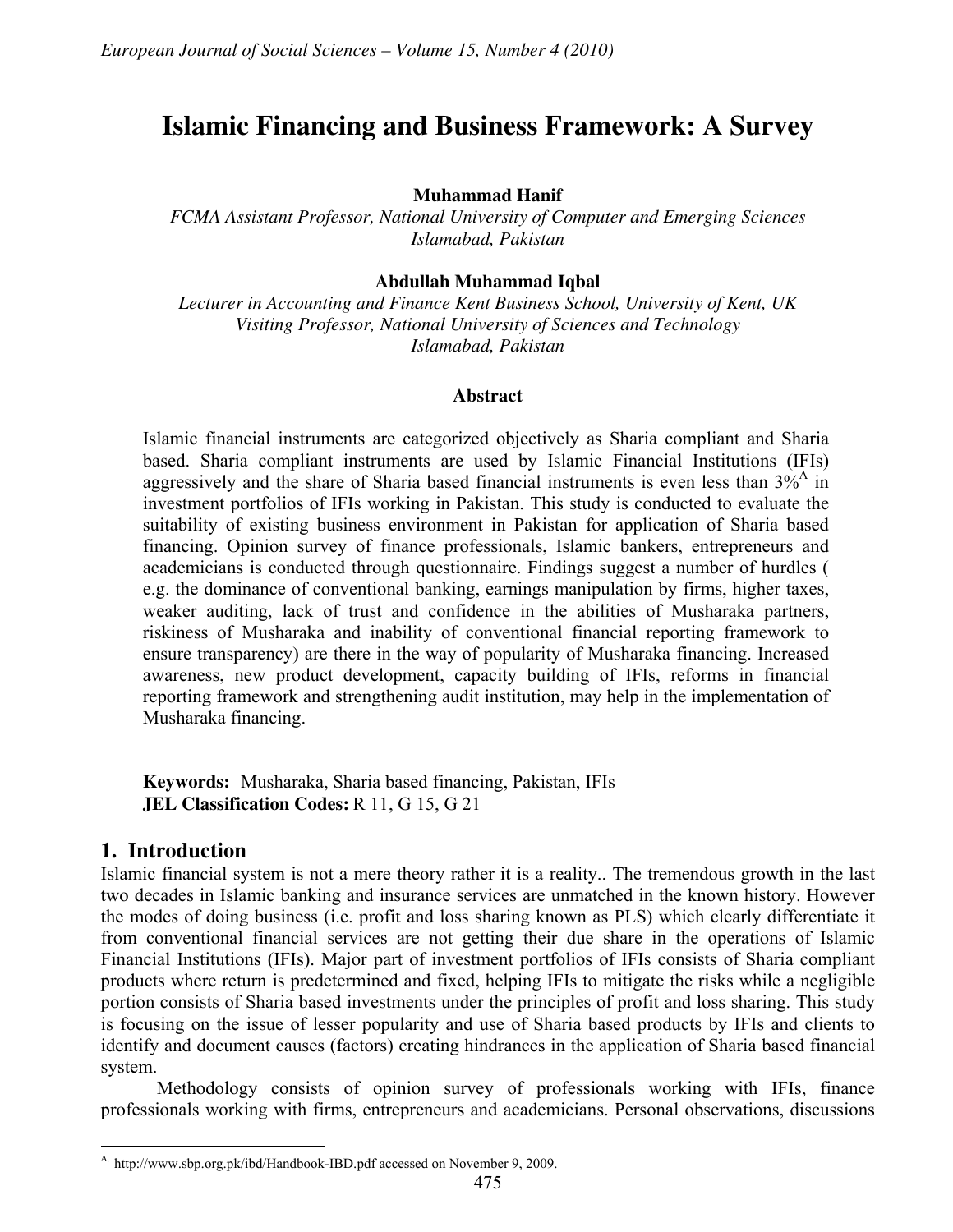with experts, literature on conventional financial reporting process and Islamic financial system also form part of study. Findings identify certain factors, present in the existing business environment, that are the barriers to implementation of Sharia based financial system. Accordingly, issues including profit manipulation practices, conventional accounting framework, weaker audit, higher taxes, dominance of conventional banking, riskiness of Sharia based financing, lack of mutual trust and lesser awareness among masses are identified as main hindrances in the way of popularity and implementation of Sharia based financial system. Through increased awareness, granting tax incentives, capacity building of IFIs, strengthening audit institution, fostering by central bank and new product development with a focus on small and medium enterprises under Musharaka principles, Sharia based financing can be promoted.

This study is an attempt to examine the existing business environment to understand and document the hurdles in the way of popularity and implementation of Sharia based financing with a focus on Musharaka financing. The reason for focusing on Musharaka is its prime importance in Sharia based modes of financing. Under Musharaka financing, an IFI offers finance to its clients (entities) on profit and loss sharing basis. However the profit and loss calculation of the entities (firms) is affected by various factors including financial reporting framework, taxes, and expectations of investors, management compensation and debt convents etc. The focus of this study is to highlight the issues creating hurdles in the way of application of Sharia based financing.

The rest of the study is as follows. Section 2 documents the literature and background of the study. Section 3 explains the research methodology. . Section 4 outlines the major possible hurdles in the way of Musharaka popularity/application. Section 5 presents the results and the recommendations. Section 6 concludes the study.

#### **2. Background/Literature Review**

The second half of the  $20<sup>th</sup>$  century is known for liberation and renaissance of Islamic ideology whereby the masses started looking at the existing social systems through Islamic lenses and proposed modifications and developments. The Muslim thinkers and philosophers challenged the world's ruling economic systems and exposed their weaknesses. Capitalism was especially examined in detail due to its magnitude and general acceptability in the leading societies of the world.<sup>B</sup> Capitalism is based on four pillars namely land, labor, capital and organization. Accordingly, rewards are distributed among these factors of production i.e. rent for land, wages for labor, interest for capital and profit for entrepreneur (Smith, 1904). In capitalism, capital is a factor of production and hence deserves the reward in the form of interest --- a risk free reward. This led to the institutions building in the name (or form) of banks to mobilize the savings and provide loans to the industry on interest basis. Interest charging is forbidden by all revealed religions including Islam and Muslim Jurists are of the view that the reward for capital should be linked with the outcome of the project.<sup>C</sup>

As the banks established under the principles of capitalism and transact business by charging interest, which is unacceptable (forbidden) in Islamic law, so Muslims are left with no choice except to establish their own financial institutions under Islamic principles. In December, 2008 more than 280 IFIs were operating while managing funds of more than US\$950 billion, in more than 50 countries including the Middle East, Europe, United States, South Asia and Far Eastern countries of the world,<sup>D</sup>. In Pakistan alone, six full fledge IFIs and twelve conventional banks with independent Islamic branches, duly controlled by Islamic banking divisions of respective banks, are operating.

The tremendous growth in the last 20 years in Islamic banking has paved the way for reporting transactions and presenting financial statements according to the principles of Islamic Sharia. The existing banking transactions and accounting systems best serve capitalism by design (Hameed, 2001)

 $B.$ B. Writings of A.A. Maudoodi, Umer Chapra, Nijatullah Sidiqqi, Asad Zaman, Taqi Usmani and Shah Ul Hameed.

www.albalagh.net/Islamic\_economics/riba\_judgement.shtml, accessed on February 18, 2009.

 $\,$  D (http://www.ifsl.org.uk/output/ReportItem.aspx?NewsID=32, accessed on February 11, 2009).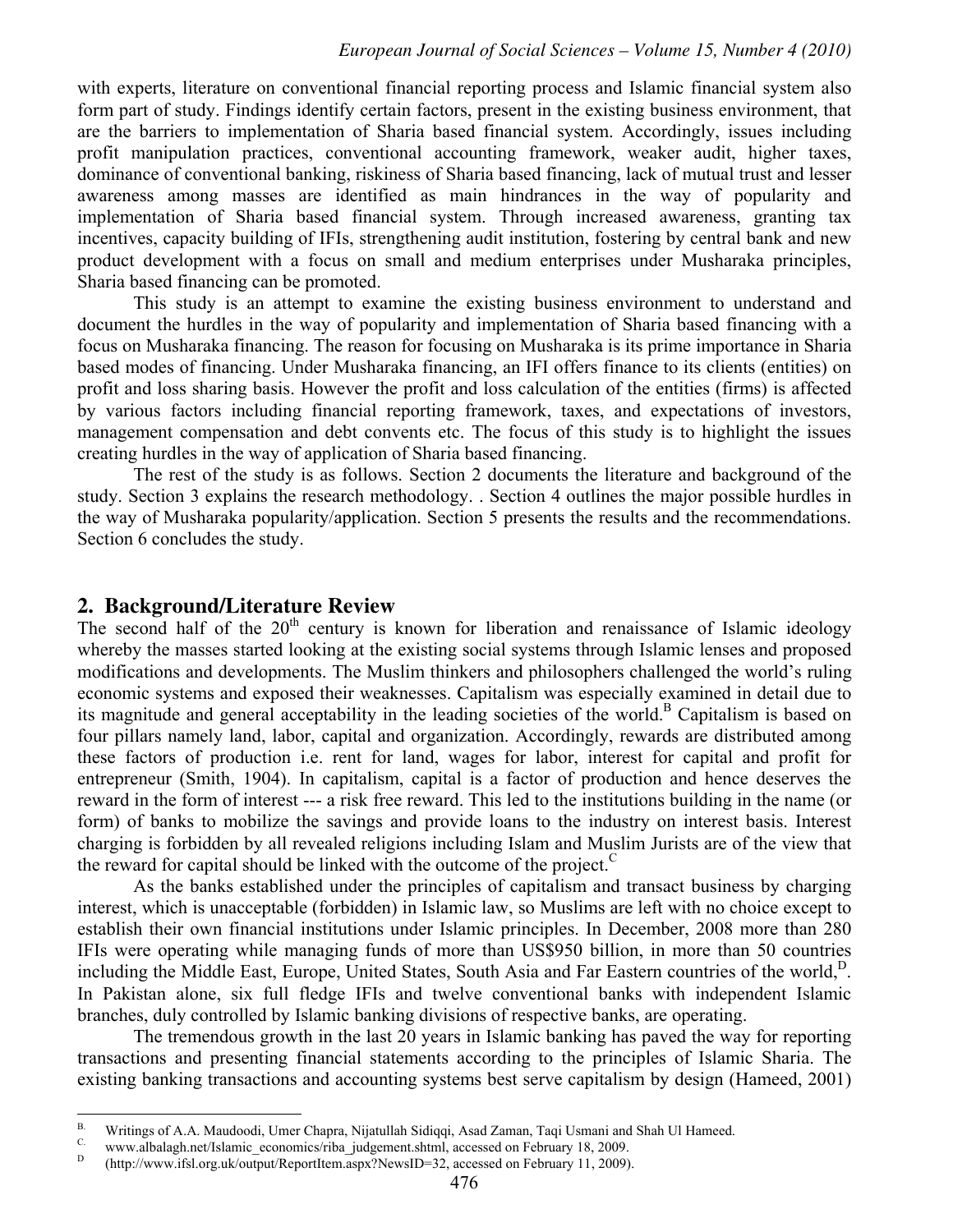and demand modifications to meet the requirements of an Islamic financial system. Under Sharia led financial system more transparency, more disclosure and openness is required to ensure distributive justice. Hence there was a need for redesigning of the accounting framework to meet the objectives of Sharia. This led to the establishment of Accounting and Auditing Organization of Islamic Financial Institutions (AAOIFI) with the task to issue standards and guidelines according to Sharia principles for operations and financial reporting of IFIs. Although AAOIFI has successfully issued accounting, auditing, governance and Sharia standards and guidelines, yet the thirst is there for further improvement. So for, AAOIFI has issued 23 Accounting Standards, 5 Auditing Standards, 6 Governance Standards, 2 Codes of ethics and 21 Sharia Standards.<sup>E</sup>

The standards issued by AAOIFI are applicable to the accounting procedures and financial reports of Islamic financial Institutions (IFIs) subject to national laws of the country. An IFI is supposed to provide finance to the business firms and share the outcome under Sharia guidelines. The accounting procedures applied and financial reports prepared by business firms, except IFIs, are regulated by conventional accounting standards. The conventional accounting standards and laws have failed in eliminating accounting manipulation; consequently, calculation of true profit and loss could not be achieved. (Dechow, et. al., 1996, 2000), (Baralexis, 2004), (Brein, 2005).

#### **2.1. Islamic Modes of Financing**

Generally, Islamic modes of financing can be categorized as (1) Sharia compliant and (2) Sharia based. Table 1 displays Islamic modes of financing under each category.

| Table 1: | Categories of Islamic modes of Financing. |  |  |  |  |
|----------|-------------------------------------------|--|--|--|--|
|----------|-------------------------------------------|--|--|--|--|

| <b>Sharia Based</b> | <b>Sharia Compliance</b> |
|---------------------|--------------------------|
| Musharaka           | Murabaha                 |
| Mudaraba            | Ijara                    |
|                     | Diminishing Musharaka    |
|                     | Bai Salam                |
|                     | Bai Muajjal              |
|                     | Istasna                  |

#### **2.1.1. Sharia Compliant**

Sharia compliant products mean the modes of financing where return of financier is predetermined and fixed but within Sharia constraints. The tools which are relatively harmonizing the operations of Islamic financial system with conventional banking includes Murabaha (cost plus profit sale), Ijara (a rental arrangement), Bai salaam (spot payment for future delivery), Bai Muajjal (sale on deferred payment), Istasna (order to manufacture) and Diminishing Musharaka (housing finance) are all Sharia compliant products.

#### **2.1.1.1. Murabaha**

*Murabaha* is a cost-plus sale contract whereby disclosure of cost to the buyer is necessary. Under *Murabaha* arrangement customer requests to the Islamic Financial Institution (IFI) to purchase an asset for him (customer) and sell on deferred payment. Bank charges a certain profit usually linked with Inter Bank Offered Rate. Recovery could be agreed in installments or Balloon payment. Amount of installment or price of the asset cannot be (stipulated) increased or decreased in case of default or early payment (Sharia standard 8). In order to create pressure on client for prompt payment a penalty is imposed upon customer as agreed in Murabaha contract. Amount of penalty recovered for default in prompt payment cannot be included in income of IFIs in any case and must be spent for charity. (Usmani, 2002)

 E http://www.aaoifi.com/keypublications.html accessed on November 11,2009.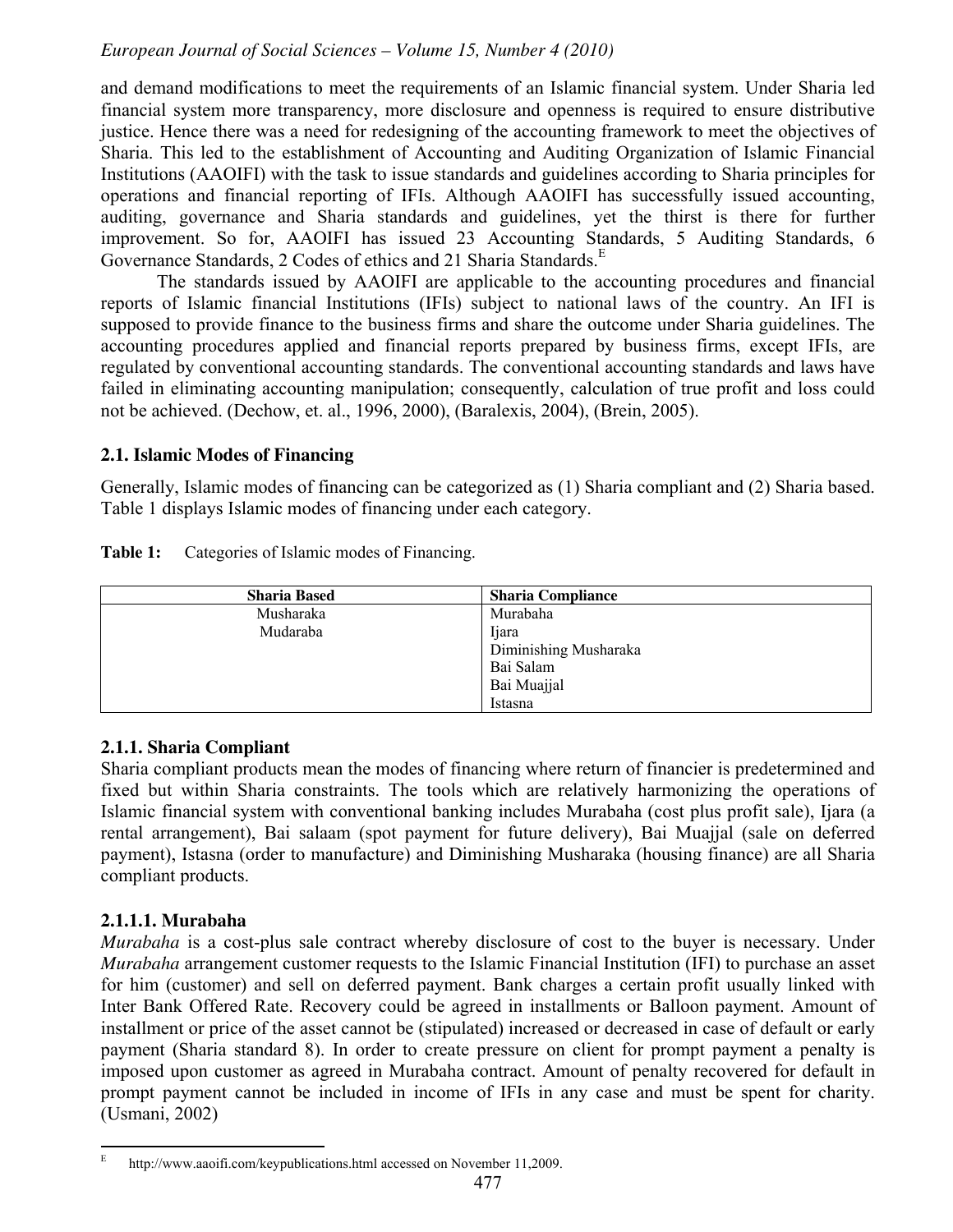#### **2.1.1.2. Ijara**

Ijara is a rental contract whereby IFI leases an asset for a specific rent and period to the client. Ownership risks of the asset are born by IFI while expenses relating to use the asset are the responsibility of client. The difference between Ijara and sale is that ownership in Ijara remains with lesser while in case of sales it is transferred to purchaser. Ending Ijara in sale of asset is allowed by Islamic Fiqh Academy (IFA) through a separate contract at completion of term of lease. Contract can be executed prior to purchase and possession of asset. Consumables cannot be leased out. Right of lessee to use the asset is restricted to lease agreement or and as per normal course of business. Lessee is liable for any harm to the asset caused by any misuse or negligence on his part. Rentals of joint property are shared according to equity. A joint owner can rent his share only to the co partner. Inter Bank Rate can be used as a benchmark for amount of rentals. At the completion of Ijara term either asset is returned to IFI or purchased by client.(Sharia standard 9)

#### **2.1.1.3. Diminishing Musharaka**

Diminishing Musharaka is a form of declining partnership between IFI and client generally used to finance real estates. When a customer requests to IFI for financing to purchase an asset IFI participates in the ownership of asset by contributing required finance. Certain portion (e.g.20%) must be contributed by customer. Total equity of bank is divided into units of smaller amounts which are purchased by client in installments. Under this mode of financing one of the partners (client) promises to buy the equity share of the other partner (IFI) gradually until the title to the equity is completely transferred to him. Buying and selling of equity units must be independent of partnership contract and must not be stipulated in partnership contract. Generally IFI rent out his share to client and earns rentals. Any profit accruing on property is distributed among the co owners according to agreed ratio however losses must be shared in proportion of equity.(Sharia standard 12)

#### **2.1.1.4. Bai Salam**

Bai Salam is a form of sale contract where by IFIs purchase goods for spot payment with deferred delivery. Practically it is used in financing of agricultural needs of farmers. Farmers sell their crops prior to harvesting to IFIs in order to get money to purchase seeds and fertilizers. Generally spot price agreed is lesser than future the actual date of delivery, hence IFIs are making profit. As a matter of practice IFIs are entering into a parallel Salam with third party to sell the proceeds once taken over however execution of second contract is not conditional to first. (Sharia standard 10)

#### **2.1.1.5. Bai Muajjal**

Literal meaning is deferred / credit sales. Islamic financial Institutions (IFIs) are using this mode to finance the customers' needs by supply of desired commodity. The difference between Murabaha and Bai Muajjal lies in disclosure of cost. Under Bai Muajjal cost may or may not be disclosed. All other features are same as discussed in Murabaha.

#### **2.1.2. Sharia Based**

Sharia based transactions means the financing modes adopted by IFIs on profit and loss sharing basis including Musharaka (partnership in capital) and Mudaraba (partnership of capital and skill). Under Sharia based modes of financing, return of financier is not fixed in advance rather it depends upon the outcome of the project. However loss is to be shared according to capital contribution. Following the rule of substance over form one can conclude that the major difference between conventional and Islamic financing is Sharia based modes of financing.

#### **2.1.2.1. Musharaka**

*Allah (swt) will become a partner in a business between two Mushariks [partner] until they indulge in cheating or breach of Trust. [Hadith Qudasi]*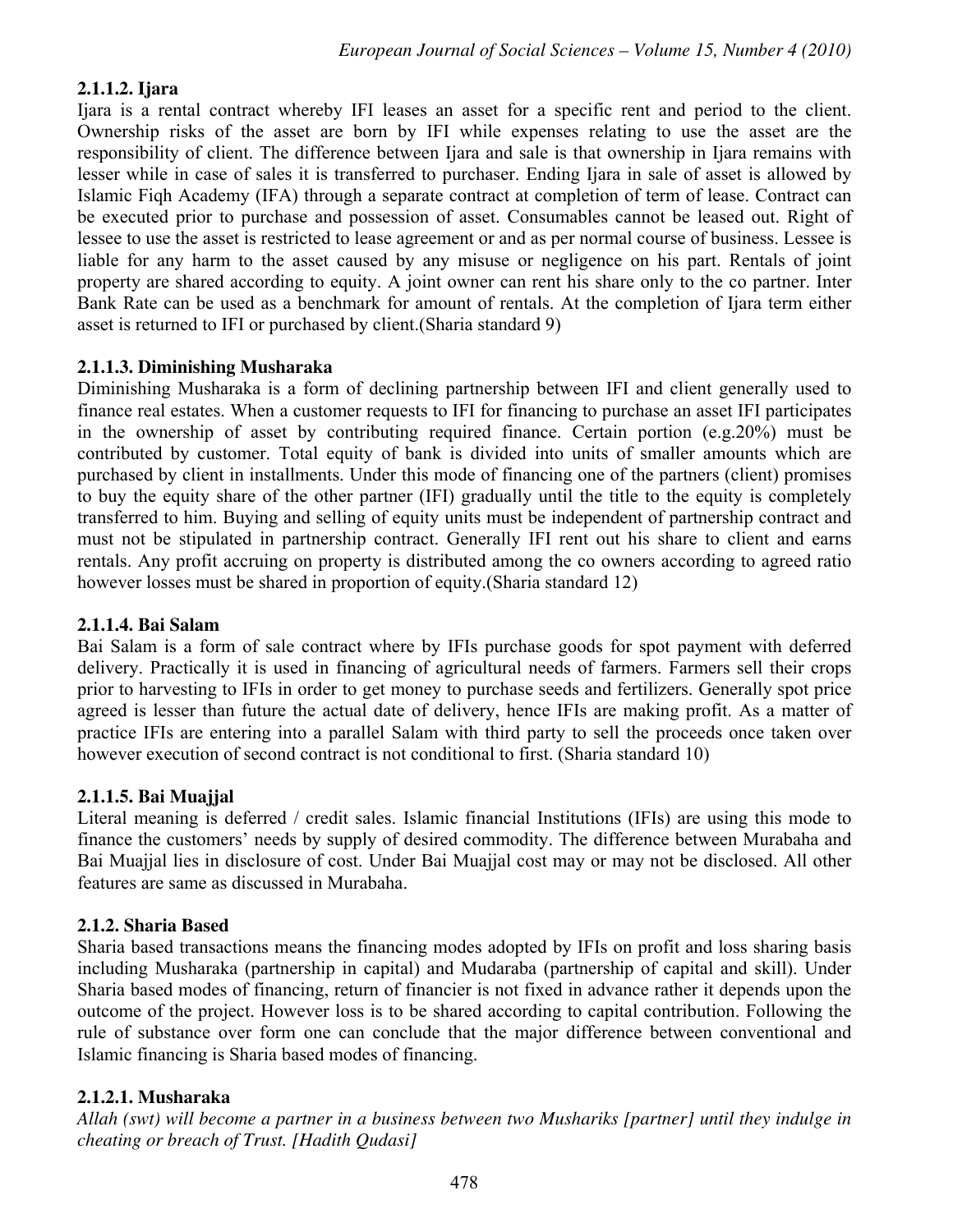Literal meaning of Musharaka is sharing. Its root in Arabic language "Shirka" means being a partner. Musharaka means a joint enterprise formed conducting some business in which all partners share the profit according to pre agreed ratio while loss is shared according to the ratio of contribution (Meezan bank guide 2002). For a valid Musharaka fulfillment of certain conditions required. First is there must be an agreement written/verbal among the partners stating clearly the terms and conditions including management, capital contributions and profit sharing among the partners. Second capital can be contributed in cash as well as in assets. However once an asset is contributed as capital that belongs to firm and contributing partner is relieved from the bar of risks and returns attached with ownership. Third profit is distributed according to agreement of partnership however sleeping partner cannot claim share in profit more than his proportionate share in equity. None of the partner can guarantee the capital or profit share to any other partner (Sharia standard 12). Under Musharaka IFIs are receiving deposits and finances business requirements for profit and loss sharing.

#### **2.1.2.2. Mudaraba**

Mudaraba is a type of partnership whereby skill and money brought together to conduct business. Profit is shared according to agreement while loss is born by capital provider only. Under this scheme of financing IFIs provide capital to financially weak but skilful people to do the business and share outcome with IFIs. This scheme is also used in deposit collection. Mudaraba contract can be restricted or unrestricted. No one can claim a lump sum amount of profit. It must be based on actual outcome. (Sharia standard 13)

Under Sharia based transactions, the return is linked to outcome of the underlying project. Outcome of the project is unknown and the share of any partner including that of capital provider cannot be determined in advance. Profit is shared among the partners as per agreed ratio while loss is shared according to capital contribution. Calculation and reporting of true economic reality is vital for the implementation of Sharia based financing. Share of financier is also affected due to the way the financial results are reported. It is well documented in the accounting literature that the manipulation of the reported accounting figures is an old problem dating back to the  $1920s$  (Naser,  $1993$ )<sup>F</sup>. This trend is still continuing at a larger scale as concluded by Baralexis, 2004, "creative accounting is practiced in Greece frequently, and to a considerable extent (i.e. about 25% of pre managed earnings or so), mainly with the blessings of law" (page  $454$ ).

Empirical studies (Beasley, 1996; Beneish, 1999, 2001; Blake, et. al., 1996; Breton, et. al., 1995; Teoh, et. al., 1998; Wang, et. al., 2008; Iqbal, et. al., 2009; Baralexis, 2004) have revealed that managers have succeeded in managing the earnings and concealing the true financial position in spite of all the safeguards in the form of conventional accounting standards, principles and conventions. Literature on earnings management has identified various motives behind earnings manipulation including e.g. a particular reference point to be achieved (Burgstahler, 1997, and Guan, et. al., 2008); avoiding technical default on debt covenants (Sweeney, 1994, Gaun, et. al., 2008,); reduction in transactions costs (Burgstahler, 1997); tax considerations (Baralexis, 2004); attracting better price at public offerings ( Teoh, et. al., 1998, and Iqbal, et. al., 2009); better management compensation (Wang, et. al., 2008, Dechow and Sloan, 1991); beating financial analysts' forecast (Kasznik, et. al., 2002 as quoted by Wang, 2008 and Burgstahler, 1997); and hiding poor performance of management (Beneish, 2001). While it is evident from above citations that the true picture of performance is not depicted through conventional financial reports, implementation of Sharia based financing become a complex challenge for IFIs.

IFIs collect funds from public and invest in business and industry within the Sharia framework. As for deposit collection or liabilities side of IFIs' balance sheet is concerned, no serious question about the violation of any Sharia principle is being raised by any quarter at theoretical and/or operational level; hence, it is clean and within Sharia guidelines. All IFIs are accepting deposits under Sharia based modes of financing. It is a healthy sign for IFIs and Muslim community at large. It shows

 F As cited by Baralexis, 2004.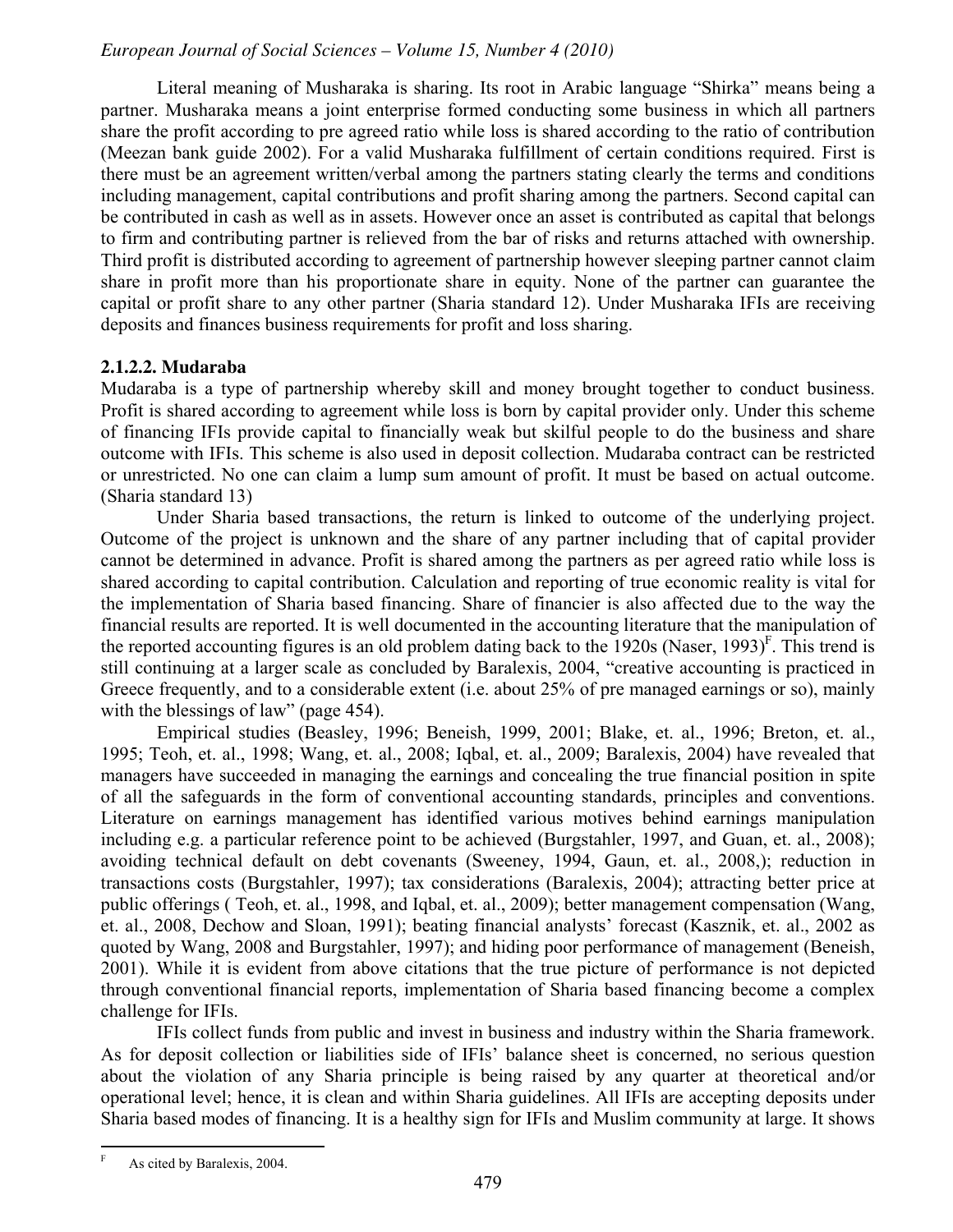trust of depositors in IFIs. The asset side of balance sheet or investments by IFIs is mostly in Sharia compliant instruments and a very low or a negligible portion is invested under Musharaka (Sharia based). Table 2 shows the investment portfolio of IFIs working in Pakistan, as at December 2008<sup>G</sup>.

By definition, under Musharaka agreement, return is not fixed for any of the partner and each one has to share the outcome. However for profit sharing, partners are open to make an agreement but none of them can ask for a fixed sum or fixed percentage of capital as return. Profit sharing percentage may vary based on the actual outcome of the underlying project. In case of loss, the principle of sharing is well established i.e. Loss is to be shared according to capital contribution. Except Musharaka and Mudaraba the return on investment under Islamic modes of financing too, is pre-determined and the financier knows his return well in advance. In cases of Musharaka and Mudaraba, risk is relatively higher as the return is uncertain and generally financiers are reluctant to invest under these schemes.

As per Table 2, IFIs has made most of their investments in Murabaha followed by and diminishing Musharaka with Ijara being the third choice. This shows that 93% of investment portfolio consists of sharia compliant instruments in which the return is determined in advance to mitigate the risk. The share of sharia based financing is only 2% under Musharaka and nothing invested in Mudaraba.

| <b>Serial No</b> | <b>Financing Mode</b> | % share in portfolio |
|------------------|-----------------------|----------------------|
| .,               | Murabaha              | 37%                  |
| 2.               | Diminishing Musharaka | 29%                  |
| 3.               | Ijara                 | 22%                  |
| 4.               | Others                | 05%                  |
| 5.               | Istasna               | 03%                  |
| 6.               | Salam                 | 02%                  |
| 7.               | Musharaka             | 02%                  |
| 8.               | Mudaraba              | 00%                  |

**Table 2:** The Share of each mode of Financing in Aggregate Portfolio of (IFIs) working in Pakistan

Sharia based financing is the essence of the establishment of IFIs and a distinct position of Islamic financial system can only be claimed through its promotion. Excessive use of Sharia compliant instruments (where return is predetermined) makes the operation of IFIs skeptical.

#### **3. Research Methodology**

The data is collected through primary sources. Primary data tools include personal observations, interviews with academicians and professionals. Opinion survey of Islamic bankers, entrepreneurs and accounting/finance professionals is conducted through questionnaires. The authors conducted the interviews and opinion surveys of professionals to get their input on the subject.

We design a questionnaire (Appendix I) consisting of both open- and close-ended questions. For reliable responses, basic criteria for participants is laid down. Given that the emergence of IFIs is relatively recent so at least three years post qualification experience (for an IFI professional) was considered as an essential condition to be a respondent. This study covers all Islamic banks operating in Pakistan. We collected responses from entrepreneurs, Islamic bankers, accountants and academicians. The questionnaire consists of four parts: Part A is about basic information about the respondent; Part B addresses the causes (factors) with weightage (0 to 4) which create hindrances in the application of Musharaka financing; Part C addresses the responsibility sharing by each of the players for not getting the job done; and Part D is included to take suggestions for improved application of Sharia based financing. Part C was exclusively addressed to the bankers and the rest of

 $\overline{G}$ . http://www.sbp.org.pk/ibd/Handbook-IBD.pdf accessed on November 9, 2009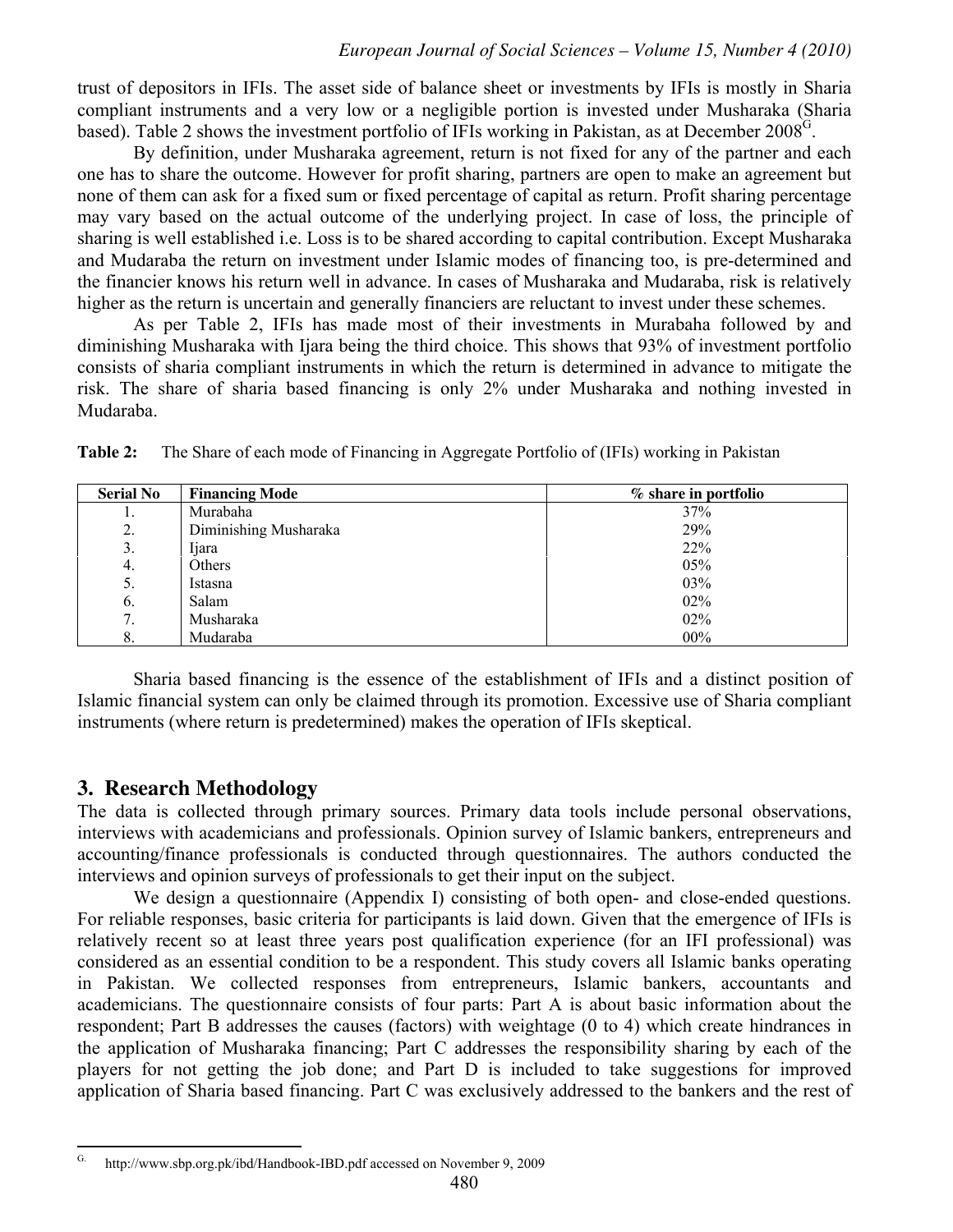the questionnaire to all respondents. Convenience sampling is used with the condition that at least one questionnaire must be get filled from each Islamic bank which are (at present) six in total.

We used MS-Excel to compile and examine the results of the opinion survey such as averages, standard deviations, variances, coefficient of variations, correlations and regressions. Results are presented in tables with brief explanations. Total number of respondents is 68 comprising 30 top or middle level finance professionals, 17 Islamic banking professionals (middle and top), 15 entrepreneurs, and 6 academicians.

#### **4. Hurdles in Popularity of Musharaka Financing**

Part B of the questionnaire was about the hurdles in the application of Musharaka financing. In this part, we included the following possible hurdles in the way of Musharaka application and asked for the opinion from all players in the industry of Islamic banking. It would be useful to briefly discuss each of these hurdles (factors) and their likely impact on Musharaka financing.

#### **4.1. Earnings Manipulation**

Manipulation of profit or earnings management is a serious problem for modern corporate sector. It is well documented in the literature now that earnings are manipulated in order to achieve some motives including achieving a particular reference point, avoiding technical default on debt covenants, reducing transactions cost, tax considerations, better pricing on new issue, favorable management compensations, meeting financial analysts forecasts and hiding poor performance of management. To our knowledge, the results of all the studies, irrespective of the country in which the study is conducted, confirm that earnings are managed. (Breton et al, 1995; Beasley, 1996; Blake et al., 1996; Dechow et al,1996, 2000; Burgstahler, 1997; Beneish, 1999, 2001; Baralaxis, 2004; Canegham, 2004; Cook et al, 2008; Guan et al, 2008; Iqbal et al., 2009). As Sharia based financing is equity based and the share of financier is determined from profit, hence, if true profit cannot be reported, this results in discouraging Musharaka financing.

#### **4.2. Lack of Confidence**

The second hurdle which we identified was lack of confidence in the ability of Musharaka partner. IFIs are reluctant to extend financing facility to firms on profit and loss sharing basis due to the lack of trust and confidence in Musharaka partner.

#### **4.3. Riskiness**

Risk is one of the most vital factor from the banking point of view. For this study, risk means variability in expected outcome. Banks have to manage and balance out the risks. If the outcome is unknown then managing risk becomes a major issue and may not be mitigated through conventional methods. For risk management under Islamic banking framework, one has to look out of the box. Risk also effects the savings mobilization through deposits.

#### **4.4. Conventional Accounting Framework**

Conventional accounting framework is another factor which may create hurdles in promoting Musharaka financing. There are many loopholes in the conventional accounting framework which are exploited by opportunistic managers. Issues in financial reporting are well documented in the literature. (Khan, 1999; Tollengton, 1999; Hameed, 2001; Belkaoui, 2004; Tarca, 2004; Alexander, et. al., 2006; Bennet, et. al., 2006; Bens, 2006; Benston, 2006; Flangan, 2007; Kirk, 2006; Tsakumis, 2007; Walker, 2007; and Rebecca, et. al., 2008). As conventional accounting framework plays a vital role in reporting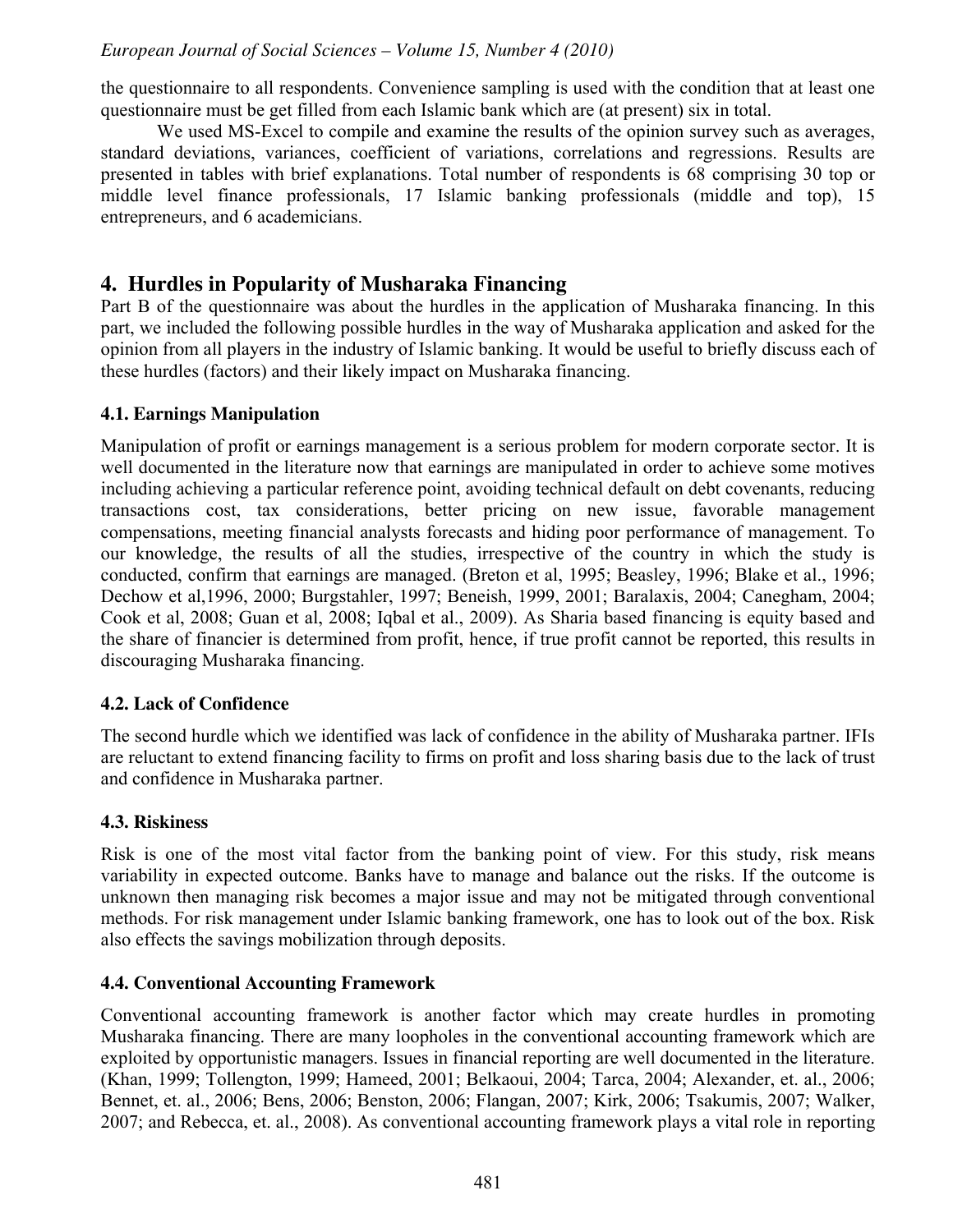the result of economic activities of an entity financed under Sharia based financing, hence it might be a hurdle in the way of application of Sharia based financing.

#### **4.5. Higher Taxes**

Higher taxes are also identified as a potential hurdle. Higher taxes oblige the business firms to declare lesser profit in order to avoid payment of taxes. Tax evasion is a major issue in most of the less developed countries such as Pakistan where tax-to-GDP ratio is about 14% as compared to industrialized nations where it is more than  $30\%$ .<sup>H</sup> The tax burden is borne by the tax payers that are already in the tax net. Consequently higher tax rates are levied which potentially leads to evasion of taxes. Baralexis (2004) shows that in Greece, low and medium size firms are engaged in earnings management to avoid taxes.

#### **4.6. Dominant Conventional Banking**

Dominance of conventional banking is identified as another hurdle in the way of promotion of Sharia based financing. If funds are available for a fixed charge and without going into much details of usage then motivation to go for Musharaka by business firms lessens. Currently, the market share<sup>I</sup> of Islamic banking in Pakistan is around 5% only, hence lesser access to capital market, lesser resource mobilization, and lesser manpower expertise. In fact, Islamic banking industry is at its infancy, although growing rapidly. Due to the dominance of conventional banking, even product pricing of Islamic banks is also linked with KIBOR (Karachi Interbank Offer Rate) which made the operation of IFIs skeptical in the eyes of masses.

#### **4.7. Weaker Auditing**

Weaker auditing could also hinder the promotion of Islamic banking. In fact, a transparent audit system can play the role of a catalyst in supporting Sharia based transactions. The objective of audit is to detect errors and frauds (if any). Auditing institutions in less developed countries may not playing their due roles because of overall ethical practices in businesses, there. An auditor practices in the same society and is prone to be affected by the level of corruption or transparency in the society. Similarly, s/he may also affected by the level of ethical or unethical practices prevailing in the society.

#### **5. Findings**

Now we share the results of the opinions of experts on these issues. The first subsection presents the results while the second subsection outlines the recommendations made by the respondents to promote Musharaka financing.

#### **5.1. Results of the Survey**

Each question was clearly displaying the weight (importance) for every factor from 0 to 4 whereby 0 means no weightage and 4 for highest. Results of the study are summarized in Table 3.

 H http://www.dawn.com/2005/04/12/ebr4.htm accessed on 16th June 2009.

I http://www.sbp.org.pk/about/speech/governors/dr.shamshad/2007/Islamic-Banking-11-Sept-07.pdf accessed on June 16, 2009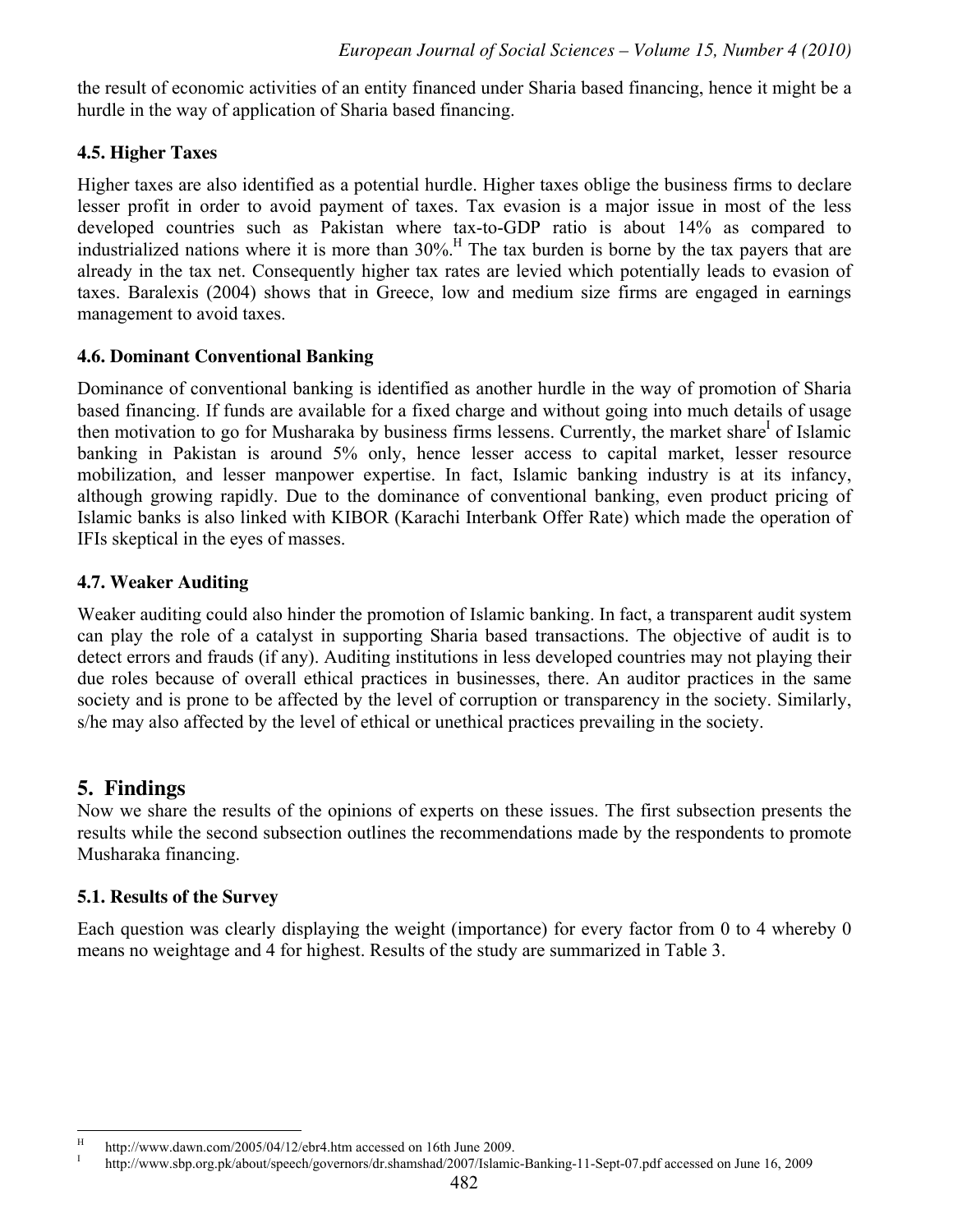| <b>Description</b> | <b>Profit</b> | Lack of | <b>Risk</b> | Conventional                | <b>Taxes</b> | Conventional | Audit |
|--------------------|---------------|---------|-------------|-----------------------------|--------------|--------------|-------|
|                    | manipulation  | trust   |             | <b>Accounting framework</b> |              | banking      |       |
| Mean               | $**2.50$      | 2.40    | $**2.70$    | . .80                       | .70          | $**3.07$     | 2.20  |
| S.D                | 1.2           | 1.1     | .15         | 1.47                        | 1.17         | 1.13         | 1.22  |
| Variance           | l.44          | 1.21    | 34،         | 2.18                        | .39          | 1.29         | 1.51  |
| CV                 | 0.48          | 0.46    | $**0.43$    | 0.82                        | 0.69         | $**0.37$     | 0.55  |

**Table 3:** Descriptive statistics of the hurdles in the way of Musharaka popularity/application

\*\* Significant

As per Table 3, the highest average (3.07/4) is for the dominance of conventional banking. This means that the most influential factor or chief hurdle in the way of promotion of Sharia based financing (or more specifically, Musharaka financing) is conventional banking. The second highest number (2.7/4) is for the risk factor. Market opines that Islamic banks are not investing on profit and loss sharing basis due to the risk factor. Third major factor is profit manipulation (2.5/4) by business firms. Fourth (2.4/4) is the lack of trust and confidence in the ability of Musharaka partner and fifth (2.2/4) is the audit while sixth (1.8/4) is conventional accounting framework and the seventh (1.7/4) is the higher taxes.

**Table 4:** The hurdles in the way of Musharaka financing in Descending order

| <b>Rankings</b> | <b>Factors</b>                                                   | <b>Mean</b> | C.V  |
|-----------------|------------------------------------------------------------------|-------------|------|
| 01              | Dominance of conventional banks                                  | 3.07        | 0.37 |
| 02              | Risk of Musharaka financing as return is linked with outcome     | 2.70        | 0.43 |
| 03              | Profit manipulation                                              | 2.50        | 0.48 |
| 04              | Lack of trust and confidence in the ability of Musharaka partner | 2.40        | 0.46 |
| 05              | Weaker Auditing                                                  | 2.20        | 0.55 |
| 06              | Conventional accounting framework                                | 1.80        | 0.82 |
| 07              | Higher taxes                                                     | 1.70        | 0.69 |

In Table 4, we listed the factors according to their importance (average weights) as per the results of the survey. It is very interesting to note that the two top most of hurdles are against the general perception of profit manipulation as chief hurdle in Musharaka application. Although the rest of the factors identified are directly and/or indirectly relate to profit manipulation and carries reasonable weight but the point is that the highest mean with lowest CV is for the dominance of conventional banking which is the chief hurdle in the way of Islamic banking. Although the higher CVs of almost every factor show that there is no consensus among the experts (relative dispersion among the respondents is very high). Mean with higher standard deviation is not very true representative of responses but in these types of studies such results are expected and conclusions are drawn on the basis of averages. We can conclude and generalize that the dominance of conventional banking is the main hurdle in the way of Musharaka financing whereas the evasion of taxes is considered the least significant factor. As for CV is concerned, although variation among the responses is very high for all factors however the lowest CV (comparatively) is for conventional banking dominance which shows relatively better consensus among respondents. The highest CV is for conventional accounting framework which is placed at number six in ranking showing that the dispersion is very high and respondents think differently i.e. if one of the respondents is allocating conventional accounting framework a score of 4, the other might be giving it a score of zero.

Table 5 shows the mutual correlation results of all factors that may hinder the promotion of Musharaka financing. Relatively significant correlation is found between weaker audit and profit manipulation and weaker audit and conventional accounting framework. The highest correlation is (0.44) between conventional accounting framework and weaker auditing. The correlation between profit manipulation and weak audit is also very high (0.44). These figures make sense as if an audit institution is strong enough then profit manipulation through loopholes of conventional accounting can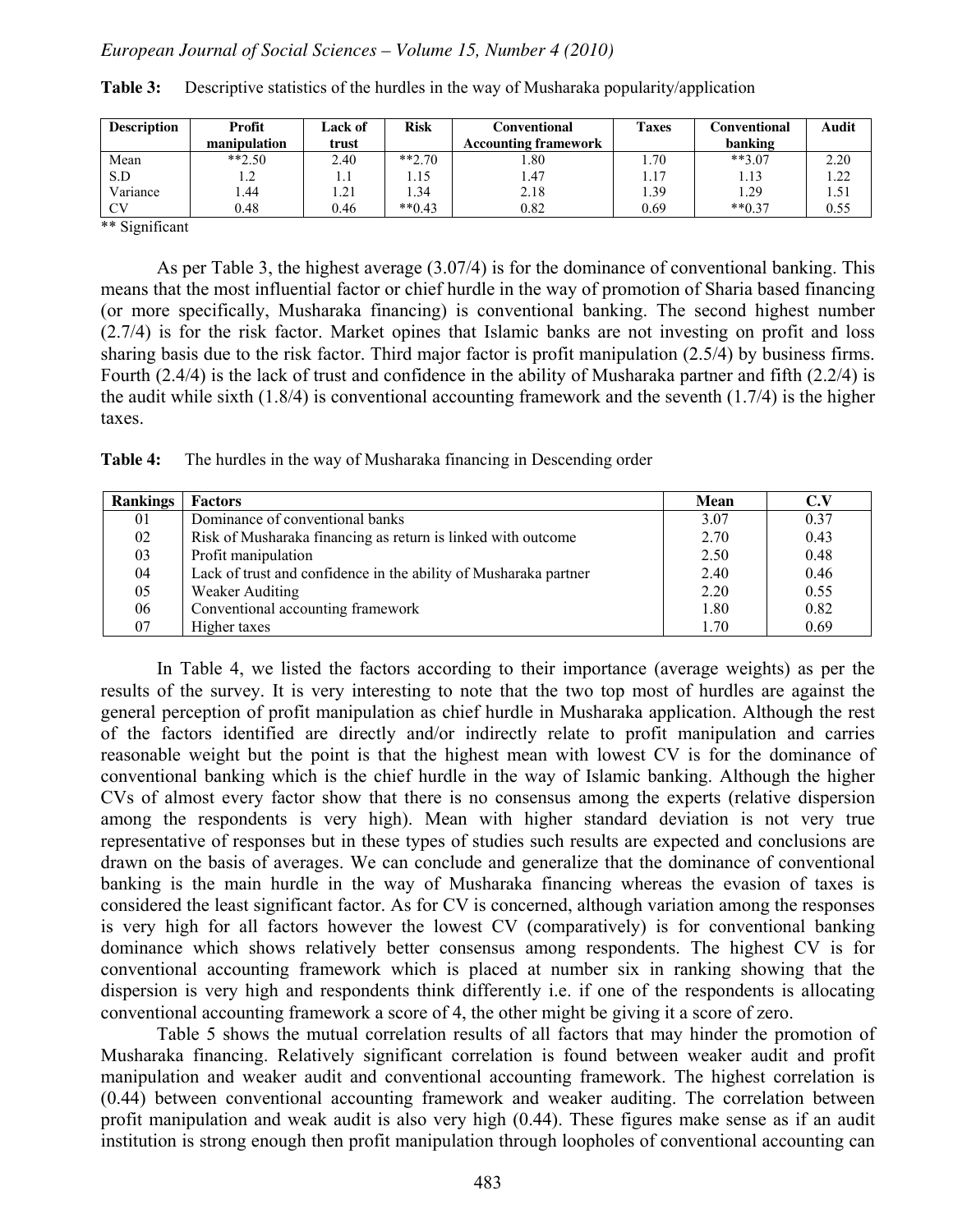be minimized. The lowest of (−0.02) is between conventional accounting and profit manipulation. The rests of the correlations are also not showing any significant relationship.

|                                | <b>Profit</b>          | <b>RISK</b>              | lack of trust            | <b>Conventional</b>      | higher    | Conventional | Weak      |
|--------------------------------|------------------------|--------------------------|--------------------------|--------------------------|-----------|--------------|-----------|
|                                | <b>Manipulation by</b> |                          | in ability of            | accounting               | taxes     | <b>Banks</b> | Audit     |
|                                | firms                  |                          | <b>MP</b>                |                          |           |              |           |
| Profit Manipulation by firms   | 1.00                   | 0.22                     | 0.25                     | $* -0.02$                | 0.22      | $*(0.09)$    | ** $0.44$ |
| <b>RISK</b>                    |                        | 1.00                     | 0.24                     | 0.12                     | $*(0.05)$ | $*(0.09)$    | $*(0.03)$ |
| lack of trust in ability of MP |                        | $\overline{\phantom{0}}$ | 1.00                     | $*0.02$                  | (0.09)    | $*0.03$      | 0.10      |
| Conventional accounting        |                        | $\overline{\phantom{a}}$ | $\overline{\phantom{0}}$ | 1.00                     | 0.36      | 0.17         | $**0.44$  |
| higher taxes                   |                        | $\overline{\phantom{a}}$ | $\overline{\phantom{0}}$ | $\overline{\phantom{0}}$ | 1.00      | $*(0.05)$    | 0.39      |
| Conventional Banking           |                        | $\overline{\phantom{0}}$ | $\overline{\phantom{0}}$ | $\overline{\phantom{0}}$ |           | 1.00         | $*(0.03)$ |
| Weak Audit                     |                        |                          |                          |                          |           |              | 1.00      |

| Table 5: Correlation matrix among different hurdles in the application of Musharaka |  |  |  |
|-------------------------------------------------------------------------------------|--|--|--|
|                                                                                     |  |  |  |

\*\* Significant relatively \* Negligible

Part C of the questionnaire was about the determination of relative share of responsibility for not getting the job done (i.e. lesser focus upon Sharia based financing and higher on Sharia compliant products) by each of the three market players in Islamic financial system i.e. supplier of funds (depositors), management of IFIs and users of funds (business and industry). This question was asked from only Islamic bankers and not from other player because only the Islamic bankers can view the full picture as a routine matter and posses more relevant and accurate information than any other group of respondents. Summary statistics is provided in Table 6.

The highest responsibility share of unpopularity of Musharaka financing is put upon business and industry with an average of 0.44 and variance of 0.08. The second major player is considered to be the management of IFIs with an average of 0.36 and variance of 0.05 and the least responsible are the depositors with an average of 0.14 and variance of 0.01. Although, depositors do not directly prohibit IFIs to invest in Musharaka yet a pressure for profit on deposits is felt by IFIs. This obliges IFIs to mitigate risk and increase return. Under Musharaka, return to the depositors is not also predetermined which contributes to increasing the risk. Coefficient of variation is the highest for depositors' that means difference of opinion of a higher degree exists among the respondents. CV of responses about management of IFIs and business firms is also very high, again displaying lack of consensus among the respondents.

**Table 6:** Descriptive statistics of relative share of responsibility put upon each player of Sharia based financing.

| <b>Descriptions</b> | <b>Management of IFIs</b> | <b>Depositors</b> | <b>Business Firms</b> |
|---------------------|---------------------------|-------------------|-----------------------|
| Mean                | $**0.36$                  | 0.14              | $**0.44$              |
| S.D                 | 0.23                      | 0.10              | 0.29                  |
| Median              | 0.40                      | 0.20              | 0.40                  |
| Variance            | 0.05                      | 0.01              | 0.08                  |
| CY                  | 0.64                      | 0.71              | 0.66                  |

\*\* Significant

#### **5.2. Recommendations**

Part D of the questionnaire (Appendix I) was about recommendations for improved application of Musharaka by the respondents. In this section, we received valuable suggestions and grouped them accordingly. Figure 1 shows a summary of suggestions in graphic form.

#### **5.2.1. Awareness**

Islamic banking is relatively new and generally masses are not well aware of its philosophy as well as operations. Increased awareness about Islamic financial system through awareness seminars,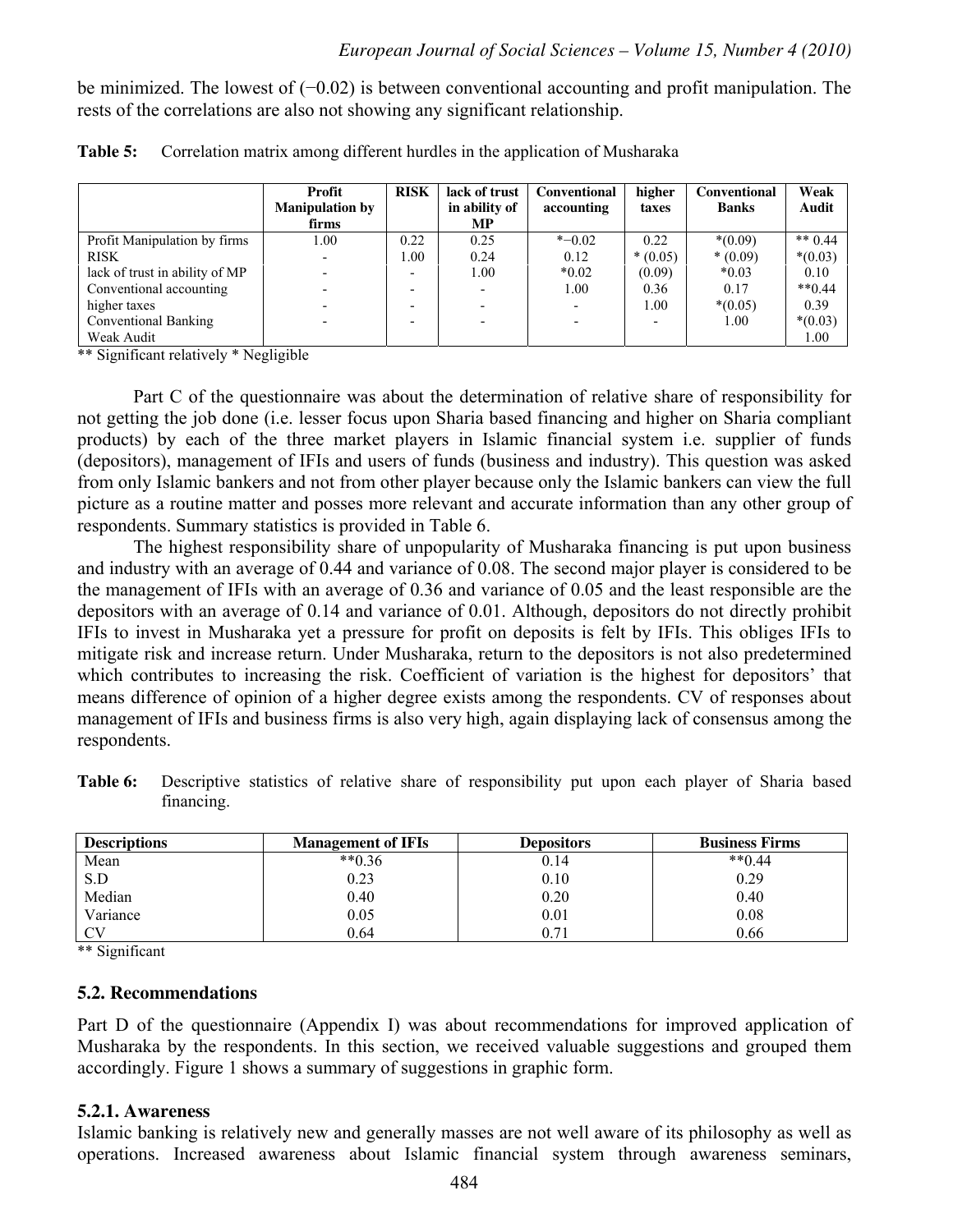advertisements, workshops, and inclusion in syllabus of business and finance students/professionals is recommended by the highest number (41) of respondents. Better links should be created with customers by educating them through seminars, trainings, and workshops. One major misconception needs to be removed on urgent basis that is the difference of conventional and Islamic banking.

#### **5.2.2. New Products Development**

New product development (NPD) recommendation is given by 30 respondents. Products of IFIs means services (financing modes) offered in the form of Ijara, Murabaha, etc. There is a need to develop more Musharaka based products to facilitate the specific needs of the industry. New business avenues should be explored including small and medium business projects. Separate departments for dealing under Musharaka financing principle might be established in every IFI. Restricted investment deposits as per (AAOIFI) accounting standards may be accepted by IFIs for Musharaka financing which could help in balancing the risk.





#### **5.2.3. Accounting Framework**

Reforms in the current accounting system were suggested by 20 respondents. There should be more disclosure and openness on corporation's part in the annual reports. Reforms are needed in the present accounting rules and procedures to align them with the objectives of Sharia-led financial system. The strengthening of financial and Sharia audit will play the role of catalyst in the promotion of Sharia based financial system. Under Musharaka financing, costs of financing could be reduced. Documentation of the accounting records should be made compulsory for businesses and general documentation of economy should be observed strictly.

#### **5.2.4. Capacity Building of IFIs**

Capacity building of IFIs has been recommended by 15 respondents. The most vital area is to build the capacity of human resource of IFIs through training and incentives for knowledge acquisition. There is a need to strengthen Islamic capital markets. More transparency, openness, and disclosure of financial reports as guided by AAOIFI standards would certainly help in boasting Sharia based financing. A separate Musharaka department may be established in every IFI to promote, execute and operate Sharia based transactions. IFIs should offer Musharaka financing and participate in management through appointing its representative in the board of directors of partner firm.

#### **5.2.5. Regulations**

Suggestions included in this section were recommended by 10 respondents. State Bank of Pakistan should play parental role for the development of Islamic financial system. It should issue prudential regulations, fix quota of Musharaka financing for every IFI, determine sector specific normal rate of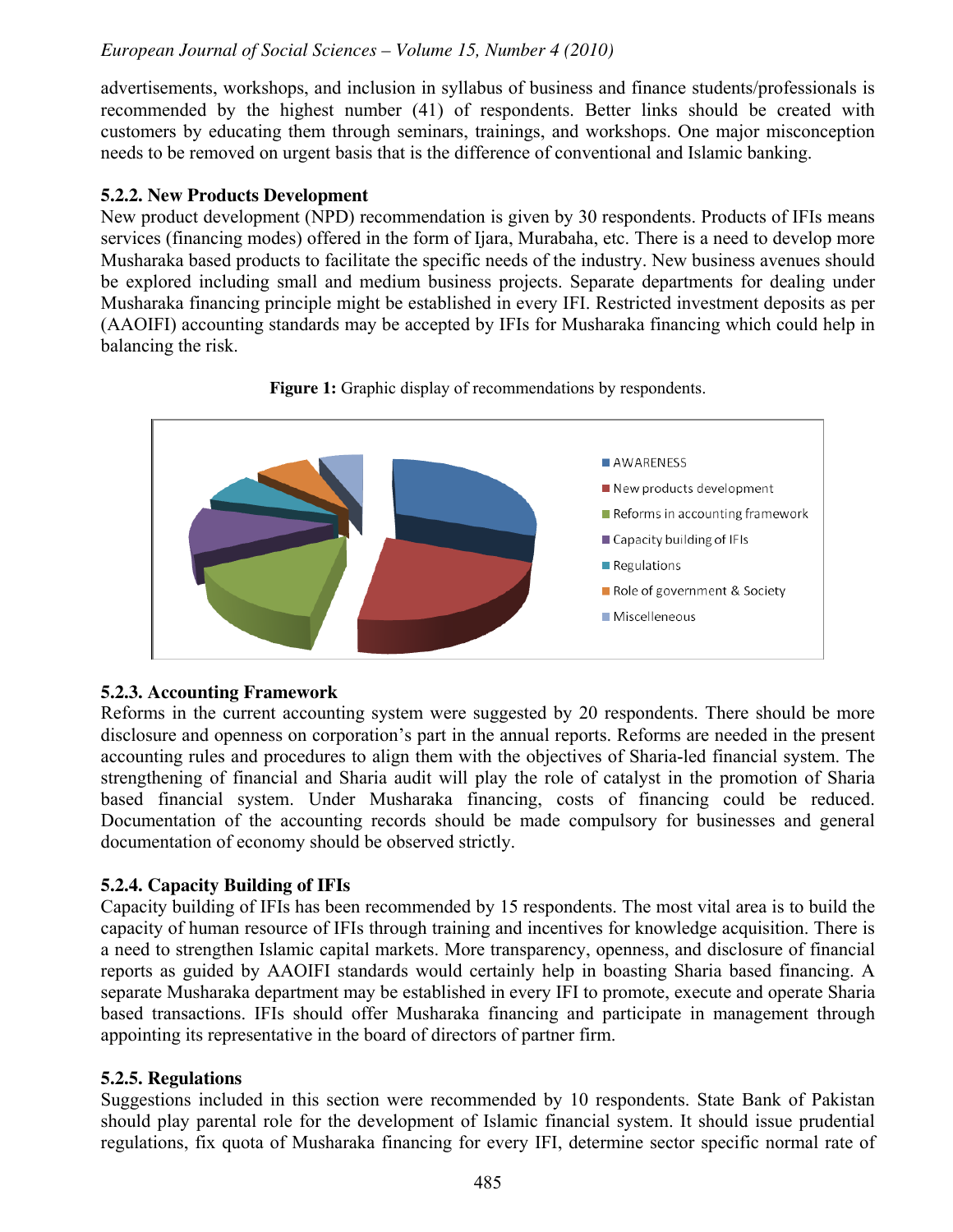return for Musharaka. Islamic windows of conventional banks should be demolished as it creates doubts in the minds of masses and only full fledge Islamic banks should be allowed to deal in Sharia compliant transactions.

#### **5.2.6. Role of Government and Society**

Suggestions listed below were recommended by 10 respondents. Government of any country plays an important role in promoting a specific sector of the economy and Islamic banking is also looking for support. Although at conceptual level, Government of Pakistan has always extended its warm support for Sharia led financial system yet translation of the whole financial system is a still a dream. In order to promote Musharaka financing, Government should give certain incentives including lower taxes, favorable laws, transacting business with IFIs, serious efforts to eliminate interest from the economy (as stated in the Constitution of Pakistan) and reducing the dominating influence of conventional banking. Government and society should strive for an environment of entrepreneurship through small businesses. There is also a need for general uplifting of moral values of society.

#### **5.2.7. Miscellaneous**

Banks should be owned by government and NGOs so that the services offered might be preferred over commercial interests. Musharaka management firms might be established by professionals to assist both IFIs and clients. Pricing of services by IFIs should be delinked from KIBOR to clarify the skepticism of masses. Business of Islamic insurance should be promoted to balance out the risks associated with the outcomes of any project.

#### **6. Conclusion**

To conclude the results of opinion survey, IFIs are using Murabaha, Ijara and diminishing Musharaka where return is fixed in advance and the outcome is certain and the finance is secure. This is a form of debt based (although Sharia compliant) rather than equity based financing. The major hurdle in the popularity of Musharaka financing is the dominance of conventional banking and this hurdle can be removed only through the expansion and growth of IFIs. Other factors discouraging Sharia based financing, identified in this study, include the higher risk level in Musharaka, profit manipulation behavior of businesses, lack of trust and confidence in the ability of Musharaka partner, manipulations of accounts by firms under conventional accounting framework, relatively higher taxes, weaker auditing and lack of awareness among masses about the philosophy and operations of IFIs. Through increased awareness, grants of tax incentives, capacity building of IFIs, strengthening audit institution, fostering by central bank and new products development with a focus on small and medium enterprises under Musharaka principles, Sharia based financing can be promoted.

Results of this study are fruitful for IFIs, AAOIFI, IDB, SBP, and researchers in Islamic financial system, academicians, students and government for policy decisions. Future research areas could include a comparative study of IFRS and AAOIFI accounting standards, earnings management by partners of IFIs, corporate governance, and legal framework for IFIs.

#### **References**

- [1] AAOIFI.2003. *Accounting and Auditing Standards for Islamic Financial Institutions,* International Institute of Islamic Economics, Islamabad, Pakistan.
- [2] AAOIFI., 2004. Sharia Standards P.O. box 1176, Bahrin.
- [3] Alexander, D., and Eva J., 2006.A true and fair view of the principles/ rules debate. *Abacus* 42 : 2: 132-61.
- [4] Baralexis, S., 2004. Creative accounting in small advancing countries, *Managerial Auditing Journal* 19:440-455.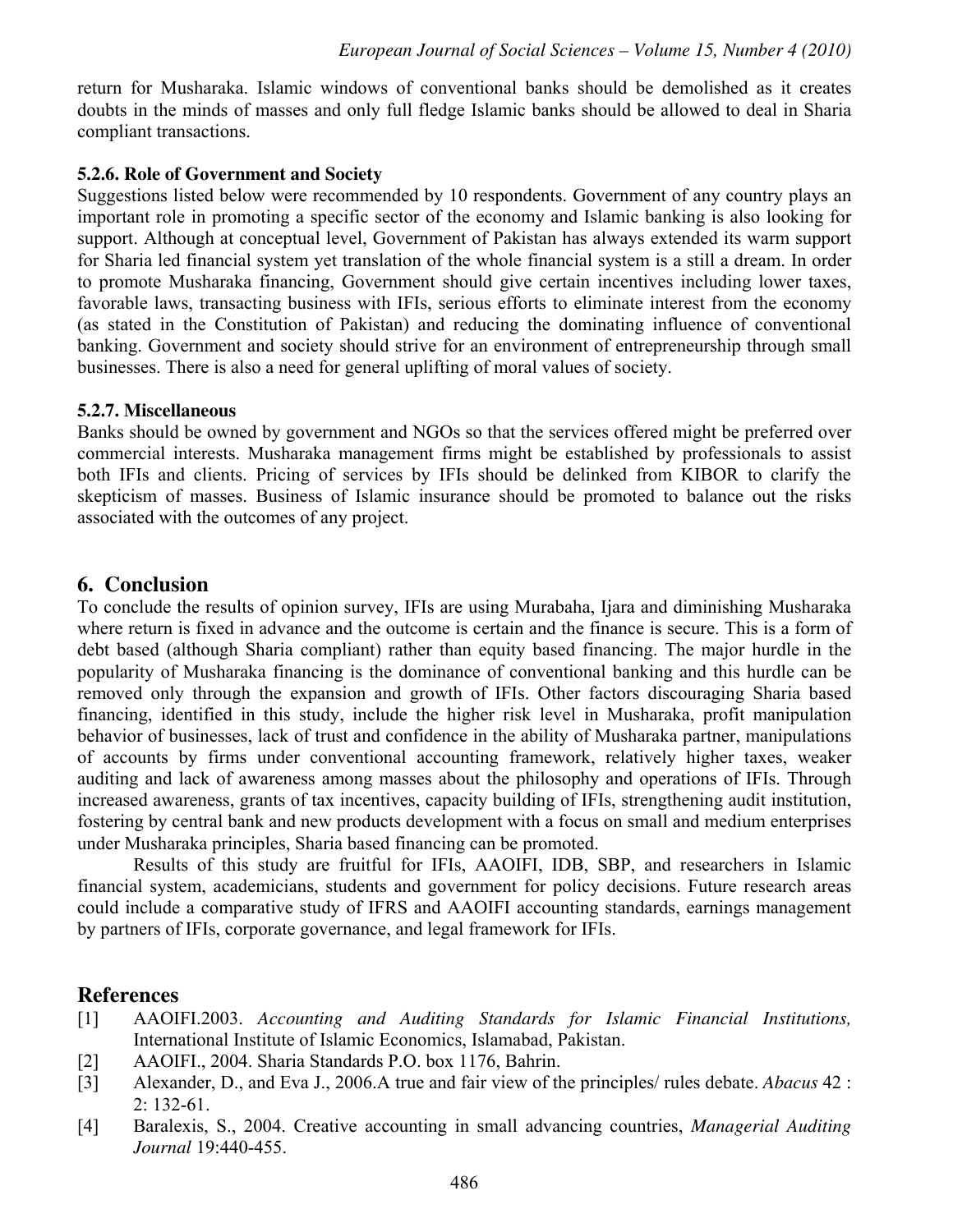- [5] Beasley, MS., 1996.An empirical analysis of the relation between the board of director composition and financial statements fraud. *The Accounting Review* 71:443-466.
- [6] Beneish, M.D., 1999. Incentives and penalties related to earnings overstatement that violates [s] GAAP. *The Accounting Review* 74:425-457.
- [7] Bennett.B., Bradbury.M., and Prangnal.H., 2006. Principles and judgements in accounting Standards. *Abacus* 42:2: 189-202.
- [8] Beneish, M.D., 2001.Earnings management:a perspective. *Managerial Finance* 27:03-17.
- [9] Belkaoui, Ahmed., 2004. Accounting theory (5th edition ), International Thomson Publishing.
- [10] Bens, A.D. 2006. Discussion of Accounting Discretion in Fair Value Estimates: An Examination of SFAS 142 Goodwill Impairments. *Journal of Accounting Research* 44:289-296.
- [11] Benston.J., Bromwich, M., and Wagehafer, A., 2006. Principles Vs rules based accounting standards: the FASB,s standard setting strategy. *Abacus* 42: 2: 165-88.
- [12] Blake, J. and Salas, O.A., 1996. Creative accounting is not just an English disease. *Management Accounting* 74
- [13] Breton, G. and Taffler R.J., 1995 Creative accounting and investment analyst response. *Accounting and Business Rresearch* 25:81-92.
- [14] Brien, C.P., 2005. Discussion of Earnings Management through Transaction Structuring: Contingent Convertible Debt and Diluted Earnings per Share. *Journal of Accounting Research* 43:245-250.
- [15] Burgstahler, D., and Dichev, I., 1997. Earnings management to avoid earnings decreases and losses. *Journal of Accounting and Economics* 24:99-126.
- [16] Caneghem, T.V., 2004. The impact of audit quality on earnings rounding up behaviour: some UK evidence. *European Accounting Review* 13:4: 771-786.
- [17] C.I.I., (Council of Islamic Idealogy ) 1991. *Elimination of Riba from The Economy and Islamic Modes of Financing* (2<sup>nd</sup> edition), Islamabad, Pakistan.
- [18] Cook A.K., Huston, G.R., and Omer, T.C., 2008. Earnings management through effective tax rates: The effects of tax -planning Investment and the Sarbanes-Oxley Act of 2002. *Contemporary Accounting Research* 25:2:447-471.
- [19] Decho, P.M., and Skinner, D.J., 2000. Earnings Management: Reconciling the views of accounting academics, practitioners and regulators. *The Accounting Review* 14:1: 99-126.
- [20] Decho, P.M., Sloan, R.G. and Sweeney, A.P. 1996. Causes and Consequences of Earnings Manipulation: An analysis of firms subject to enforcement action by the SEC. *Contemporary Accounting Research* 13:1: 1-36.
- [21] Dechow, P., and Sloan, R., (1991). Executive Incentives and the Horizon Problem: An Empirical Investigation. *Journal of Accounting and Economics* 14 : 51–89.
- [22] Flangan, J. Clarke, C., 2007. Beyond a code of professional ethics: a holistic model of ethical decision making for accountants. *Abacus* 43:488-
- [23] Gaun, L., Lin, F., and Fang. W., (2008). Goal oriented earnings management: Evidance from Taiwanese firms. *Emerging Market Finance and Trades* 44, no. 4: 19-32
- [24] Hijazi, S.T. and Khan, A., 1997.*Profit sharing.* Macmillan publishers Lahore.
- [25] Hameed, S. (2001). From conventional accounting to Islamic accounting: Review of the Development Western Accounting Theory and Its Implications for and Differences in the Development of Islamic Accounting. http://www.geocities.com/Interfads2001c/from.htm, accessed on February 16, 2009
- [26] Hameed, S., (2001). World views and accounting; different accounting for different world views. http://www.scribd.com/doc/9868179/Chapter-2-Worldveiws-Values-and-Accounting, accessed on February 18, 2009.
- [27] Iqbal, A., Espenlaub, S. and Strong, N., 2009. Earnings Management around UK open offers. *The European Journal of Finance* 15: 29-51.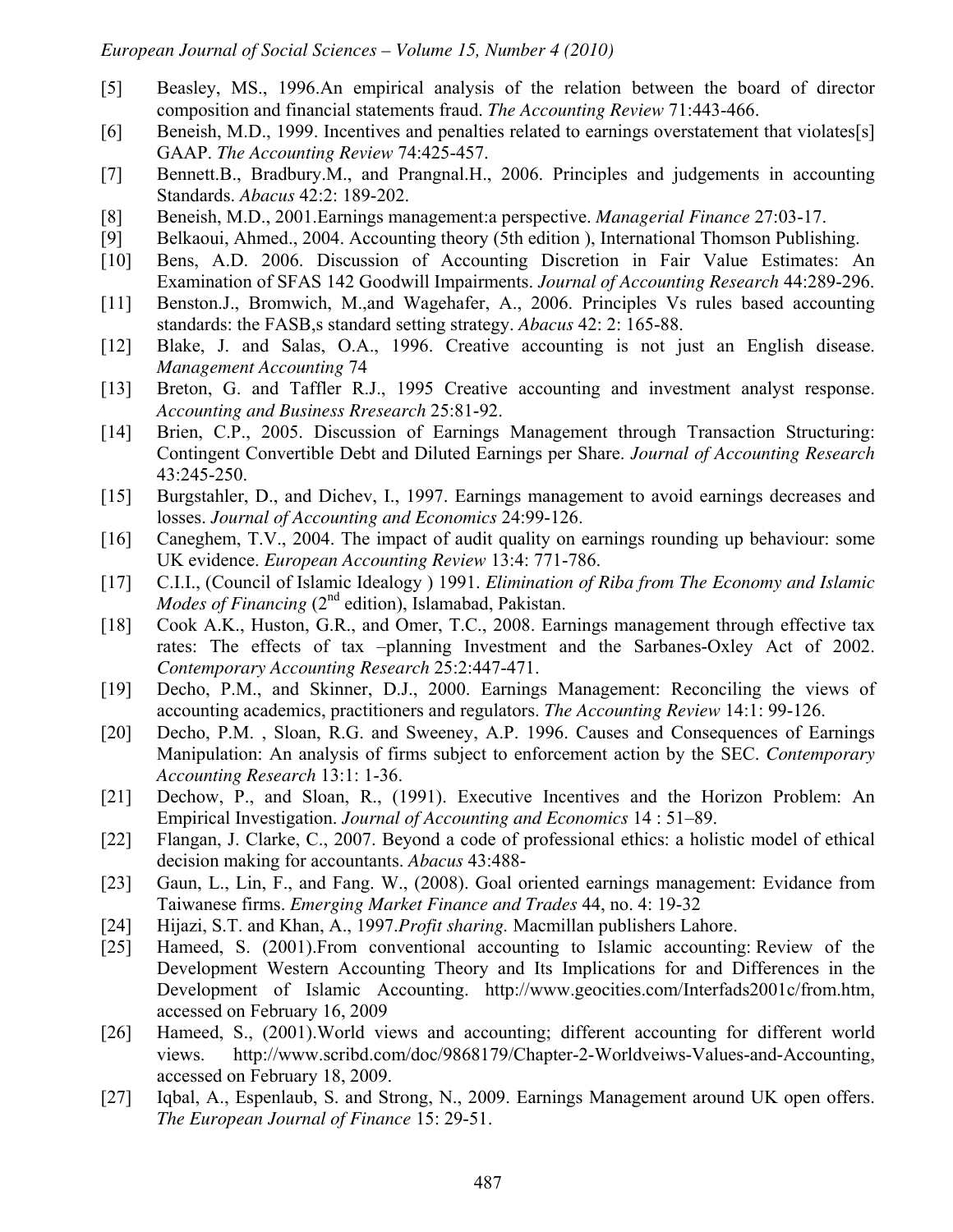- [28] Kirk, N., 2006.Perception of the true and fair view concept: an empirical investigation. *Abacus*  42 No. 2*.*
- [29] Khan, Amanullah., (1999). Financial Accounting: Managerial perspective, Anas Publishers Islamabad, Pakistan
- [30] Modoodi S.A.A., 2000. *Sood:* The answer of greatest challenge of modern era in the light of arguments. Islamic Publications Lahore, Pakistan.
- [31] Rebecca, T., and Mark, M., 2008. Defining principles based standards. The CPA Journal online. http://www.cpajournal.com/index.htm excessed on April 15, 2008
- [32] Smith, A., 1904. An enquiry into the nature and causes of the wealth of nations (5th edition), Methuen & Co, London, UK.
- [33] Sweeney, A. (1994). Debt covenant violations and managers' accounting responses. *Journal of Accounting and Economics* 17: 281-308.
- [34] Teoh, S.H., Welch, I., and Wong, T.J., 1998. Earnings management and the underperformance of seasoned equity offerings. Journal of Financial Economics 50:63-Tollington, T., 1999. The Brand accounting Side Show*. Journal of Product and Brand Management.* l 8:204-217.
- [35] Tarca, Ann,. 2004. International convergence of accounting practices: choosing between IAS & US GAAP. *Journal of International Financial Management and Accounting* 15:1:60-90.
- [36] Tsakumis.T. G.,2007. The influence of culture on accountants' application of financial reporting rules*. Abacus* 43:1:27-44.
- [37] Usmani T.S., 2002.An Introduction to Islamic Finance. Maktaba Ma'arif Al Quran, Karachi, Pakistan.
- [38] Wang, Y., Chen, S.K., Lin, B. and Wu, L., 2008. The frequency and magnitude of earnings management in China. *Applied Economics* 40:3213-3225.
- [39] Walker. R.G., 2007. Reporting entity concept: A case study of the failure of principles based regulation. *Abacus* 43:1:49-70.